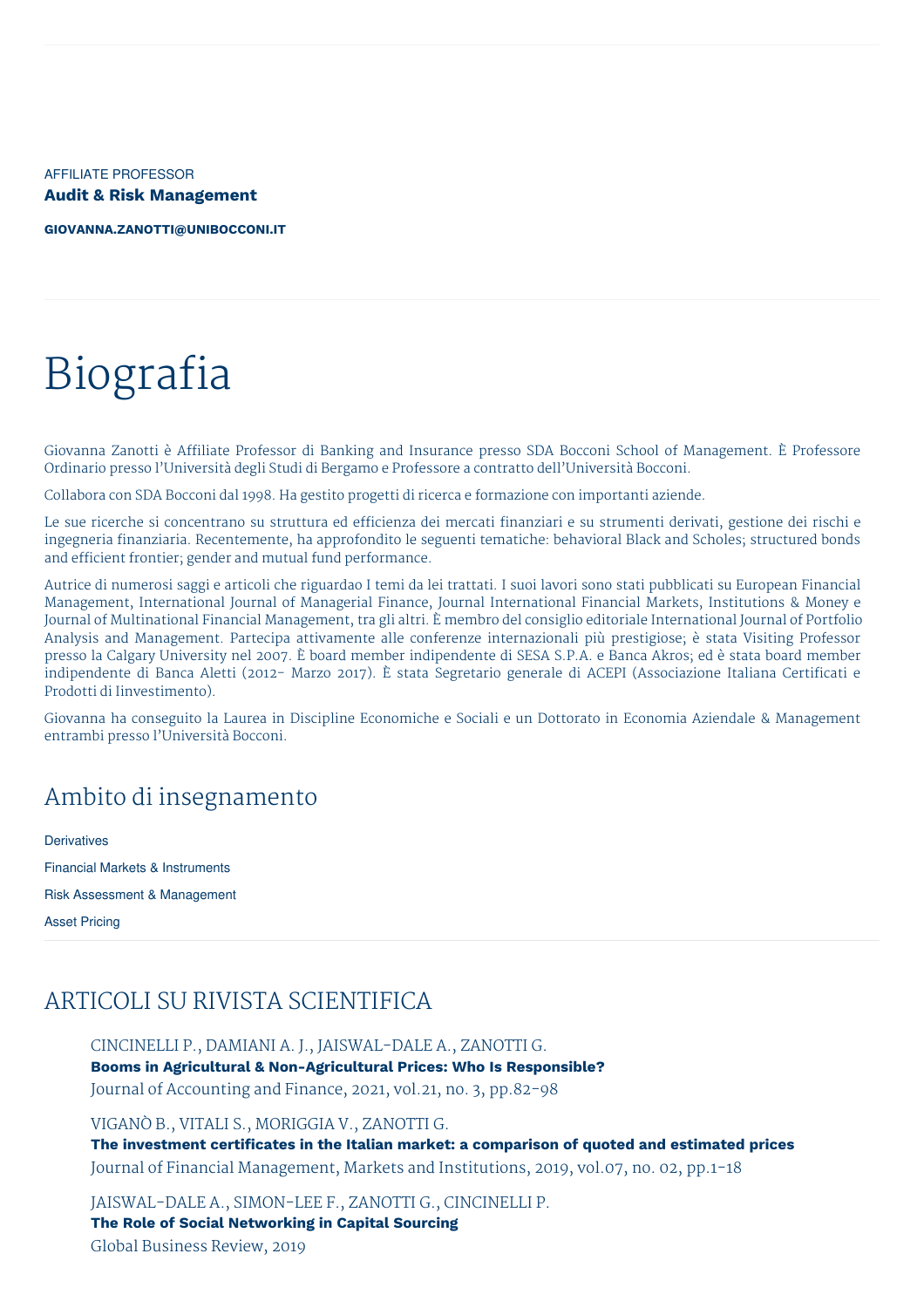GABBI G., ZANOTTI G. **Sex & the City. Are financial decisions driven by emotions?** Journal of Behavioral and Experimental Finance, 2018, vol.21, pp.50-57

POITRAS G., ZANOTTI G.

**Housing Market Bubbles and Mortgage Contract Design: Implications for Mortgage Lenders and Households**

Journal of Risk and Financial Management, 2018, vol.11, no. 3, pp.1-18

#### POITRAS G., ZANOTTI G.

**Mortgage contract design and systemic risk immunization** International Review of Financial Analysis, 2016, vol.45, pp.320-331

#### GERANIO M., ZANOTTI G.

**Equity markets do not fit all: an analysis of public-to-private deals in Continental Europe** European Financial Management, 2012, vol.18, no. 5, pp.867-895

ZANOTTI G., GABBI G., GERANIO M.

**Hedging with futures: Efficacy of GARCH correlation models to European electricity markets** Journal of International Financial Markets, Institutions & Money, 2010, vol.20, no. 2, pp.135-148

ZANOTTI G., DI ANTONIO M., BRUNO B. **Sistemi gestionali - Il cost management nelle banche italiane: verso un modello condiviso** Bancaria, 2007, vol.63, no. 3, pp.32-44

#### ZANOTTI G.

**Economie di scala e di diversificazione nel sistema bancario italiano** Banche e Banchieri, 1998, vol.25, no. 1, pp.30-46

## CONTRIBUTI IN VOLUME, CAPITOLI O SAGGI SCIENTIFICI

#### ZANOTTI G.

**Demutualization and the globalization of stock markets** in *Handbook Of Research On Stock Market Globalization*

G. Poitras (a cura di), Edward Elgar Publishing, pp.163-180, 2012

#### LAZZARI V., ZANOTTI G.

An assessment of the quality of listing services: the italian case in Trends in the european securities industry V. Lazzari (a cura di), Egea, pp.51-88, 2011

#### ZANOTTI G.

**La valutazione della performance** in *Economia del mercato mobiliare* P. L. Fabrizi (a cura di), Egea, pp.493-520, 2011

#### ZANOTTI G.

**L'efficienza dei mercati** in *Economia del mercato mobiliare* P. L. Fabrizi (a cura di), Egea, pp.521-550, 2011

POMANTE U., SAITA F., ZANOTTI G.

**L'utilizzo degli strumenti derivati nella gestione di portafoglio** in *Economia del mercato mobiliare* P. L. Fabrizi (a cura di), Egea, pp.587-628, 2011

#### ZANOTTI G.

**Organizzazione e struttura dei mercati mobiliari** in *Economia del mercato mobiliare* P. L. Fabrizi (a cura di), Egea, pp.551-586, 2011

GABBI G., CAGLIO C., ZANOTTI G. **Short-Term Interest Rates Volatility and Liquidity Risk** in *Stock Market Liquidity*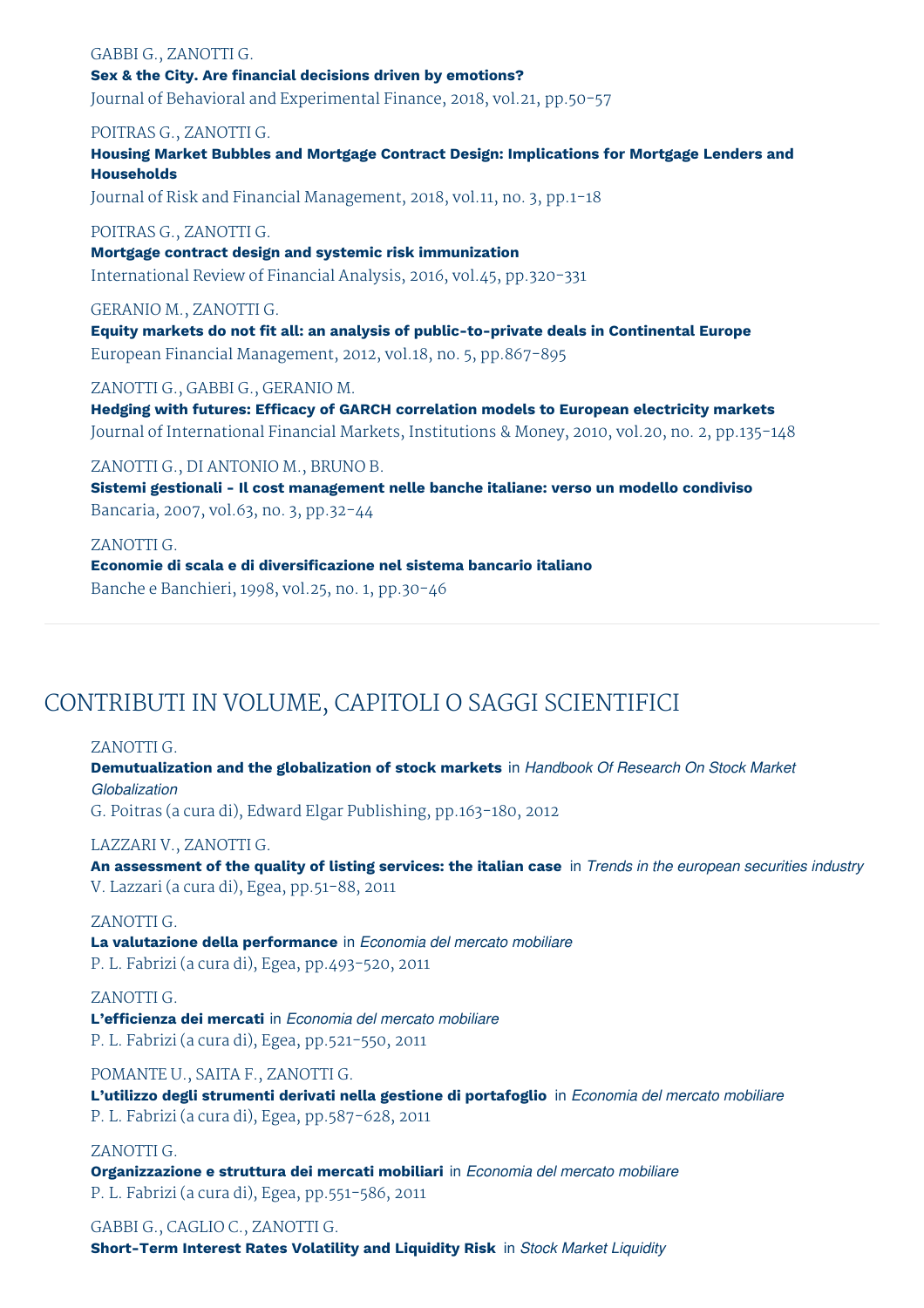François-Serge Lhabitant, Greg N. Gregoriou (a cura di), John Wiley & Sons, pp.67-76, 2008

#### GABBI G., ZANOTTI G.

**Climate Variables And Weather Derivatives. Gas Demand, Temperature and Seasonality Effect** in *Weather, Energy and Environment Hedging: An Introduction* Amandio F. C. Da Silva (a cura di), ICFAI University Press, 2007

#### ZANOTTI G.

**Il caso Banca Intesa** in *Il cost management nelle banche italiane. Modelli, strumenti, casi aziendali* M. Di Antonio (a cura di), Bancaria Editrice, 2006

#### ZANOTTI G.

**Il caso Carige** in *Il cost management nelle banche italiane. Modelli, strumenti, casi aziendali* M. Di Antonio (a cura di), Bancaria Editrice, 2006

#### BRUNO B., ZANOTTI G.

**L'efficienza nelle banche: definizioni, problemi teorici, aspetti operativi** in *Il cost management nelle banche italiane. Modelli, strumenti, casi aziendali* M. Di Antonio (a cura di), Bancaria Editrice, pp.27-56, 2006

### PROCEEDINGS/PRESENTATIONS

#### GERANIO M., LAZZARI V., ZANOTTI G.

#### **Listing and being listed costs: an international comparison**

*World Finance Conference - 15-17 June, 2011, Rhodes, Grecia*

#### ZANOTTI G., FUSAI G.

**New efficient frontier: can structured products really improve risk-return profile?** *European Financial Management Association Meeting - 22-25 June, 2011, Braga, Portogallo*

#### ZANOTTI G., GABBI G.

**Emotional state, financial expectations and overconfidence** *EFM SYMPOSIUM: Asian Financial Management - 24-26 March, 2011, Beijing, Cina*

#### ZANOTTI G., ALEMANNI B., PENA PINA A.

**On the role of behavioral finance in the pricing of financial derivatives: the case of S&P500** *EFMA Annual Conference - June 23-26, 2010, Aarhus, Danimarca*

#### GABBI G., ZANOTTI G.

**Sex and the city: how emotional factors affect financial choices** *EFMA Annual Conference - 23-26 June, 2010, Aarhus, Danimarca*

#### ALEMANNI B., PENA PINA A., ZANOTTI G.

**On the role of behavioral finance in the pricing of financial derivatives: the case of S&P500 options** *World Finance Conference - May 26-28, 2010, Porto, Portogallo*

#### ZANOTTI G., AABO T., KUHN J.

**The effect of founder family influence on hedging and speculation: evidence from danish, medium-sized, manufacturing firms**

*Southern Finance Association Annual Meeting - November 18-21, 2009, Captiva Island, FL, Stati Uniti d'America*

#### ZANOTTI G., AABO T., KUHN J.

**The effect of founder family influence on hedging and speculation: evidence from danish, medium-sized, manufacturing companies**

*FMA Annual Meeting: Corporate Hedging - 21-24 October, 2009, Reno, Nevada, Stati Uniti d'America*

#### GABBI G., GERANIO M., ZANOTTI G.